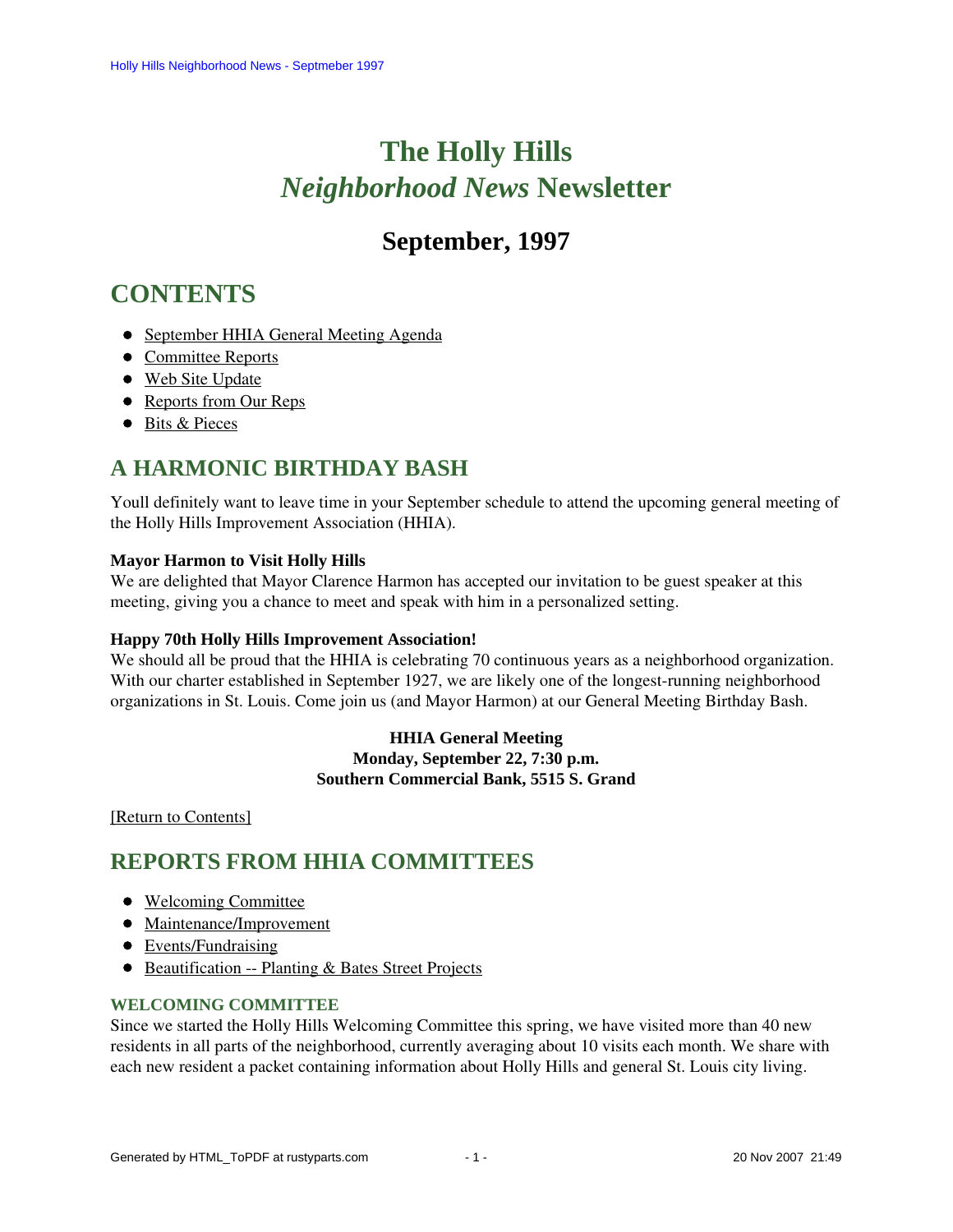### **You Can Help!**

Keep calling when you see new neighbors move in. Such referrals is the main way we learn about new residents, especially those moving into rental units. Also, if you are interested in joining the Welcoming Committee we could use new members. We make visits monthly, and take turns in groups of two, so each member need only make visits a few times each year. Its fun, and can make a big difference to the quality of our neighborhood. Remember, our phone number is 569-5708.

### [\[Return to Committee Report List\]](#page-0-4)

### <span id="page-1-0"></span>**MAINTENANCE/IMPROVEMENTS**

The Maintenance/Improvements committee continues to serve as a liaison between appropriate city representatives and residents with concerns about potential trouble spots in our neighborhood. Recently of note, we would like to thank management of the **Walgreens store** at the corner of Grand and Bates for committing to increasing clean-up efforts for the property surrounding their store.

### [\[Return to Committee Report List\]](#page-0-4)

### <span id="page-1-1"></span>**EVENTS/FUNDRAISING**

Taking a well-deserved break following the very successful Holly Hills Community Fair, our Events/Fundraising committee currently has no new projects to report upon. We are reviewing proposals for future events and will provide updates in upcoming issues on what is in store for the future. If you have ideas for a neighborhood event, or would like to volunteer to participate, now is the time to give us a call.

### [\[Return to Committee Report List\]](#page-0-4)

### <span id="page-1-2"></span>**BEAUTIFICATION**

### **Planting Projects Update**

We accomplished a lot in terms of neighborhood beautification over the summer developing and maintaining more than 30 planting beds throughout Holly Hills. So we can continue to grow next year, we have applied for grants from the Growing St. Louis program for two new projects. One will enable us to place numerous terracotta flower pots around the perimeters of the neighborhood, to define Holly Hills in an attractive manner. The other project is to continue working on beautification at one of the main entrances to our neighborhood the intersections at Interstate 55 and Loughborough. Look for updates in future editions of Neighborhood News.

### **You Can Help!**

The more we plant, the more we water! If you live near one of our planting projects, would you be willing to adopt the spot and keep it watered during the summer? Your assistance would help a lot, and you and your neighbors would directly enjoy the results of your contribution. Give us a call (569-5708) to find out more.

### **Bates Street Beautification Continues**

We are nearing completion of our Bates Street project to upgrade the metal storage building and surrounding property near Bates and Arendes. We finished painting primer on the building in early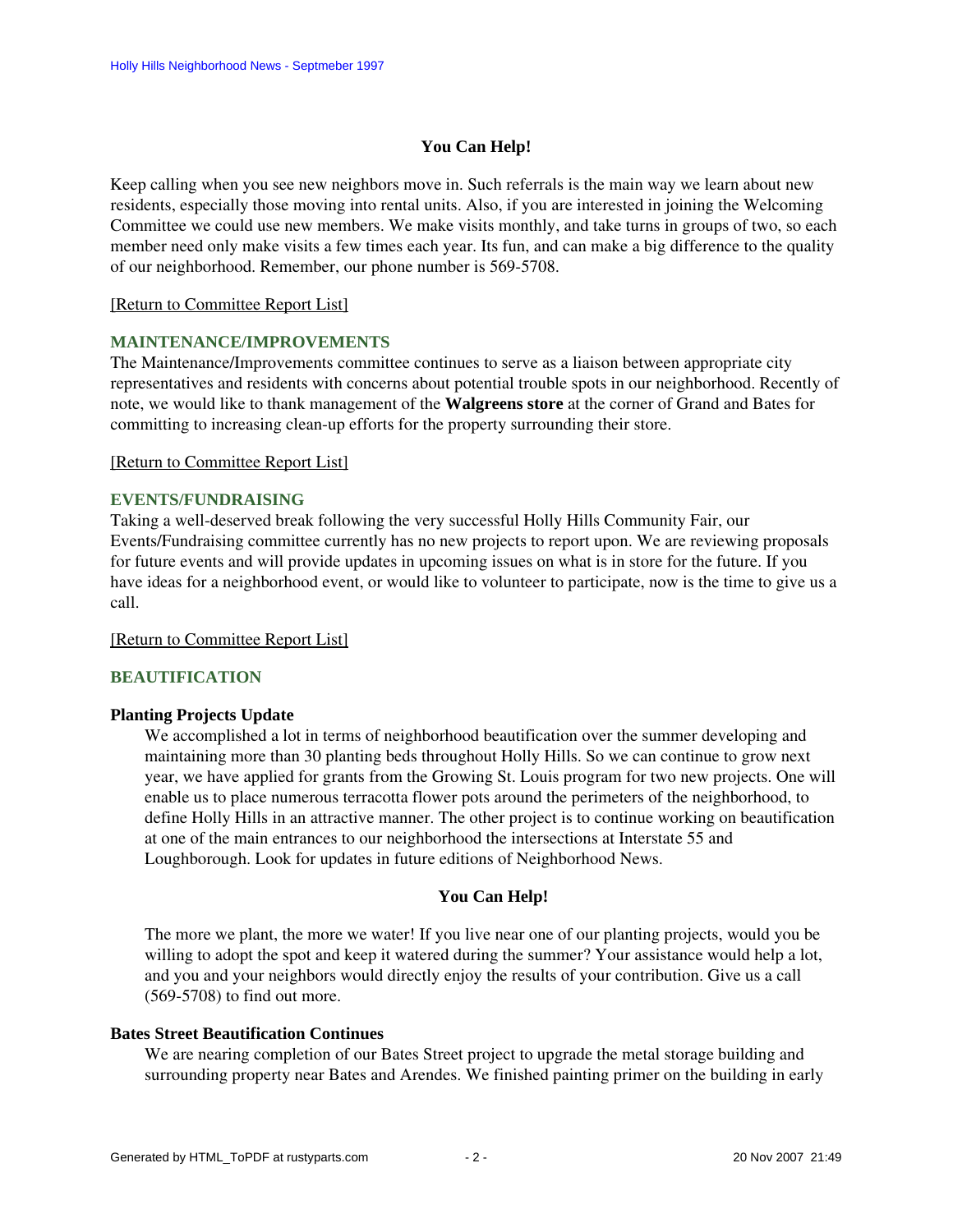August. A decorative mural currently is being painted on large wooden panels that will be affixed to the sides of the building, and a cornerstone plaque will commemorate the many generous donors who have helped make this project possible. (Special thanks goes to **The Regional Arts Commission** which has supported the project with a \$500 grant. Finally, we are making plans to provide additional landscaping and plantings around the building to spruce up the entire corner. Keep an eye on our progress we think youll like what you see!

### [\[Return to Committee Report List\]](#page-0-4)

<span id="page-2-0"></span>[\[Return to Contents\]](#page-0-2)

### **WEB SITE UPDATE**

Theres often new resources to look at on our Web page, so dont forget to bookmark us at [http://stlouis.missouri.org/hollyhills.](http://stlouis.missouri.org/hollyhills) Most recent additions to the page include:

- A fun message board on which you can leave your public comments about Holly Hills
- A Whats Hot in Holly Hills link, to report any late-breaking news about our neighborhood We also are working on several new pages of information (important neighborhood contacts and a safety page, for example), plus we are investigating ways to automatically notifying electronically those who would like to know when we make updates.

### [\[Return to Contents\]](#page-0-2)

### <span id="page-2-3"></span><span id="page-2-1"></span>**REPORTS FROM OUR REPS.**

- [Congressman Dick Gephardt](#page-2-2)
- [Alderman Fred Wessels, 13th District](#page-3-1)
- [Alderman Matt Villa, 11th District](#page-3-2)

### <span id="page-2-2"></span>**A Message from Congressman Dick Gephardt**

Responding to constituents needs and concerns is my highest priority as Congressman. To better assist residents, I maintain two offices in the Third Congressional District that help everyone, regardless of their political affiliation. The St. Louis office is located near the intersection of Interstate 55 and Lindbergh. The other is in Festus.

Staff caseworkers in my offices work on constituent problems with federal agencies. Consider contacting my staff if you have problems with Social Security, the Veterans Administration, the IRS, passports and visas, the military or other federal agencies. To obtain assistance, write me a brief letter, describing the situation. With your written request, I can assign a caseworker to work with you.

In addition, my mobile office visits locations such as senior centers, retirement homes, libraries and county courthouses. The mobile office is an opportunity to obtain useful literature about government services and to get help for problems with the federal government.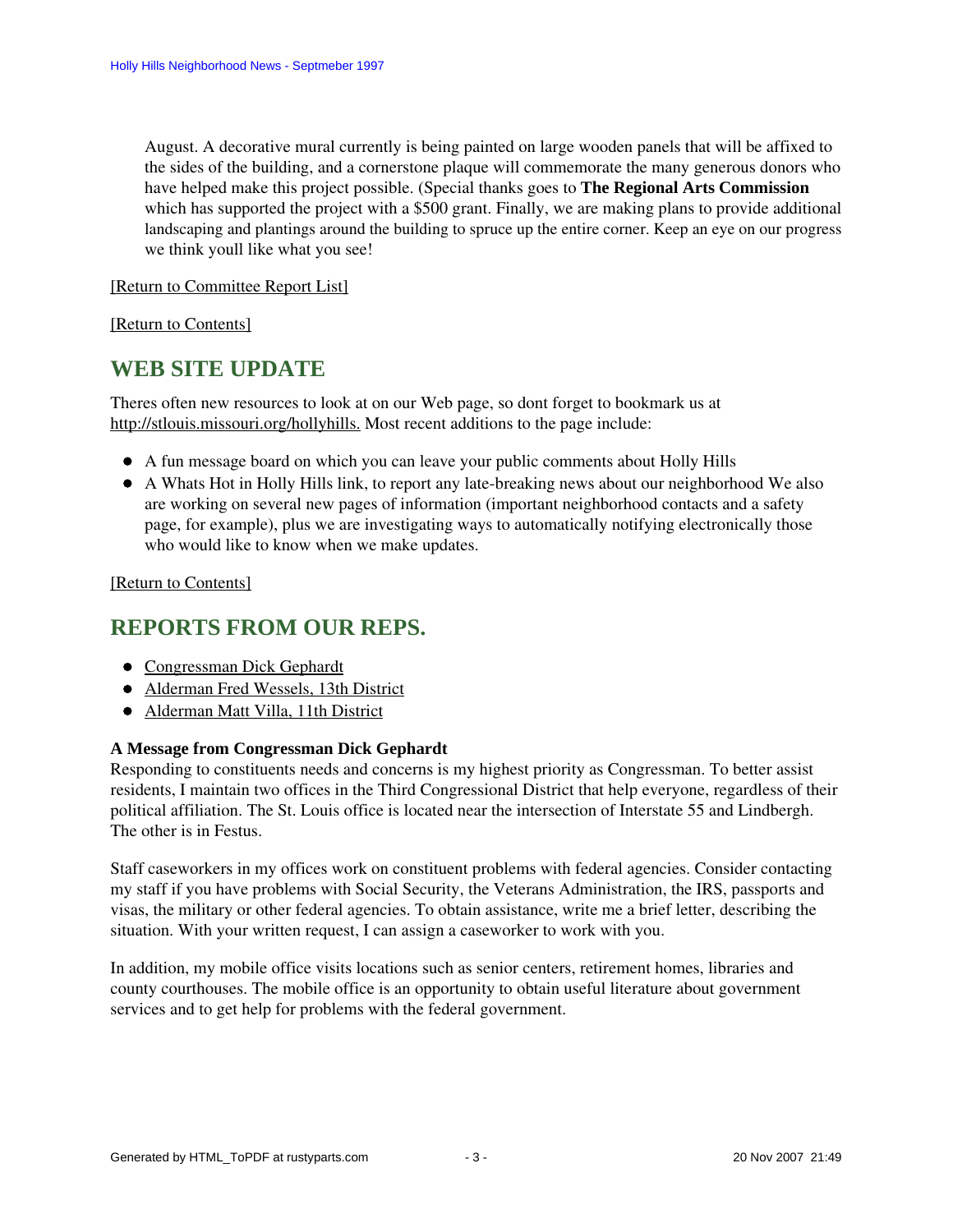I hope you will contact me if you need assistance, or if you wish to offer your opinion on issues:

Rep. Gephardt's St. Louis District Office 11140 South Towne Square, Room 201 St. Louis, MO 63123 894-3400

### [\[Return to Representative List\]](#page-2-3)

### <span id="page-3-1"></span>**Alderman Fred Wessels, 13th District**

Ald. Wessels reports continued Carondelet Park improvements. This spring/summer, the city resurfaced the bicycle trail, replaced sidewalks and planted 100 trees. Scheduled park maintenance for fall includes repair of pavilions and the boathouse; painting and repair of light fixtures; and reconstruction of the Union-Pacific bridge surface and adjacent roadway at the east end of the park.

Wessels also reported at our July meeting that some private projects in or near the neighborhood include:

- Plans to move a SLUCare office into the former Zenhoefer Fur site at 5411 Grand
- Addition of a car wash and convenience store at the Grand & Delor Phillips 66 station
- Possible leasing of the former Aldis location at Morganford and Holly Hills to an Auto Zone

### [\[Return to Representative List\]](#page-2-3)

### <span id="page-3-2"></span>**Alderman Matt Villa, 11th District**

At our July general meeting, Ald. Villa provided an update on the former Schnucks location at Grand & Iron. As outlined in the July issue of Neighborhood News, the Federal Trade Commission (FTC) has granted Schnucks until approximately the end of the year to lease the building to a full-service grocery store, or else the state will find such a tenant. The city has halted the blighting process it began prior to the FTC decision, assuming that Schnucks and the FTC will find a suitable tenant in the near future. We look forward to a rapid resolution on this issue, and would like to see a grocery store opened by early 1998. We have waited long enough!

[\[Return to Representative List\]](#page-2-3)

[\[Return to Contents\]](#page-0-2)

### <span id="page-3-4"></span><span id="page-3-0"></span>**BITS & PIECES**

- [Welcome, New Members](#page-3-3)
- [Calling All Block Captains](#page-4-0)
- [Don't "Waste" This Opportunity](#page-4-1)

### **Welcome, New Members**

<span id="page-3-3"></span>Beginning with this issue of Neighborhood News, we are going to revive a former tradition of publicly welcoming those who have become HHIA members since the last printing of the newsletter. Please join us in a warm welcome to our newest HHIA members:

- Catherine Temares on Fillmore
- William and Adelaine DeGuire on Dewey